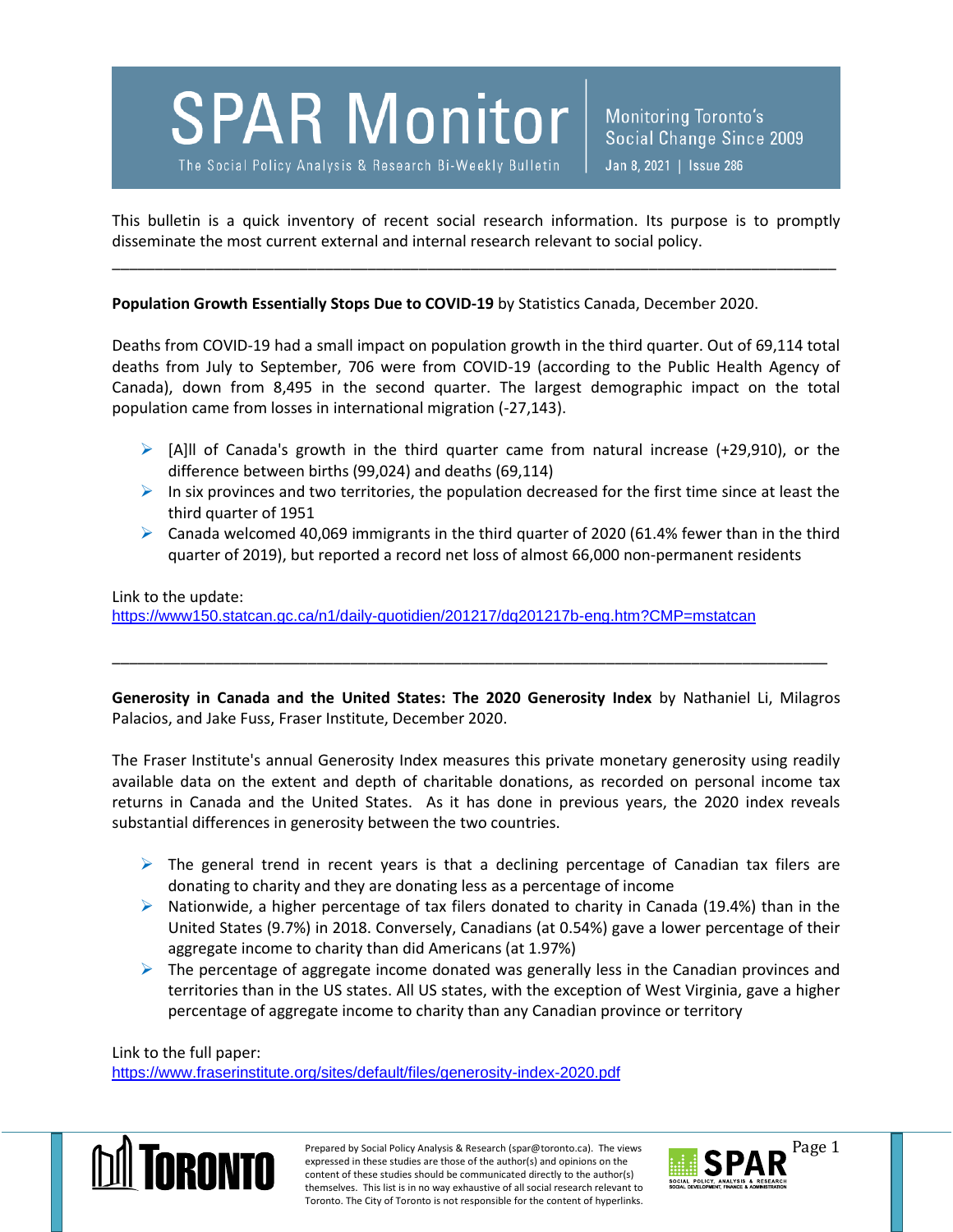## **Considerations for Permanent Housing: Ideas and Perspectives of Women and Gender-diverse People Experiencing Complex Homelessness** by Mary Vaccaro and Jennifer Craig, Homeless Hub, 2020.

\_\_\_\_\_\_\_\_\_\_\_\_\_\_\_\_\_\_\_\_\_\_\_\_\_\_\_\_\_\_\_\_\_\_\_\_\_\_\_\_\_\_\_\_\_\_\_\_\_\_\_\_\_\_\_\_\_\_\_\_\_\_\_\_\_\_\_\_\_\_\_\_\_\_\_\_\_\_\_\_\_\_\_\_\_

The [in]visible project is a community-based research project, focusing on women and gender-diverse people, without children in their care, who have been homeless for a long time, in Hamilton, Ontario. The intention of this report is to highlight the ideas, perspectives and preferences that women and gender-diverse people experiencing long periods of homelessness have relating to potential housing solutions.

- $\triangleright$  We learned that almost half (48% of participants) experienced homelessness for their first time before the age of 18.
- $\triangleright$  Many of our participants shared living foster care, or group home setting at some point during their childhood or youth (38%)
- $\triangleright$  We found that 34% of participants had experienced four or more years of homelessness and housing instability

## Link to the full report:

[https://www.homelesshub.ca/sites/default/files/attachments/Mary-Vaccaro-Considerations-for-Permanent-](https://www.homelesshub.ca/sites/default/files/attachments/Mary-Vaccaro-Considerations-for-Permanent-Housing-Ideas-and-perspectives-of-women-and-gender-diverse-people-experiencing-complex-homelessness.pdf)[Housing-Ideas-and-perspectives-of-women-and-gender-diverse-people-experiencing-complex](https://www.homelesshub.ca/sites/default/files/attachments/Mary-Vaccaro-Considerations-for-Permanent-Housing-Ideas-and-perspectives-of-women-and-gender-diverse-people-experiencing-complex-homelessness.pdf)[homelessness.pdf](https://www.homelesshub.ca/sites/default/files/attachments/Mary-Vaccaro-Considerations-for-Permanent-Housing-Ideas-and-perspectives-of-women-and-gender-diverse-people-experiencing-complex-homelessness.pdf)

**The Experiences and Needs of Older Caregivers in Canada** by Paula Arriagada, Statistics Canada, November 2020.

\_\_\_\_\_\_\_\_\_\_\_\_\_\_\_\_\_\_\_\_\_\_\_\_\_\_\_\_\_\_\_\_\_\_\_\_\_\_\_\_\_\_\_\_\_\_\_\_\_\_\_\_\_\_\_\_\_\_\_\_\_\_\_\_\_\_\_\_\_\_\_\_\_\_\_\_\_\_\_\_\_\_

In this study, older caregivers are people aged 65 and older who reported that, in the previous 12 months, they had either (a) cared for or helped someone who had a long-term health condition or a physical or mental disability, or (b) cared for or helped someone who had problems related to aging.

- $\triangleright$  In 2018, almost one-quarter of seniors aged 65 and older (about 1.5 million people) provided care or help to family members or friends with a long-term condition, a physical or mental disability, or problems related to aging
- $\triangleright$  Although senior men were as likely as senior women to engage in caregiving, caregiving activities were still divided by sex. Among older caregivers, 56% of women did household work activities such as meal preparation, house cleaning or laundry, versus 47% of men. Senior men were more likely to provide help with house maintenance and outdoor work (47% versus 29%)
- $\triangleright$  One-third (34%) of all caregivers aged 65 and older provided care for a spouse or partner. This proportion increased to 47% when focusing on seniors aged 75 and older, and to 50% for those aged 85 and older

Link to the full report:

<https://www150.statcan.gc.ca/n1/en/pub/75-006-x/2020001/article/00007-eng.pdf?st=LF3eZRhw>

\_\_\_\_\_\_\_\_\_\_\_\_\_\_\_\_\_\_\_\_\_\_\_\_\_\_\_\_\_\_\_\_\_\_\_\_\_\_\_\_\_\_\_\_\_\_\_\_\_\_\_\_\_\_\_\_\_\_\_\_\_\_\_\_\_\_\_\_\_\_\_\_\_\_\_\_\_\_\_\_\_\_\_\_



Prepared by Social Policy Analysis & Research (spar@toronto.ca). The views Page 2 expressed in these studies are those of the author(s) and opinions on the content of these studies should be communicated directly to the author(s) themselves. This list is in no way exhaustive of all social research relevant to Toronto. The City of Toronto is not responsible for the content of hyperlinks.